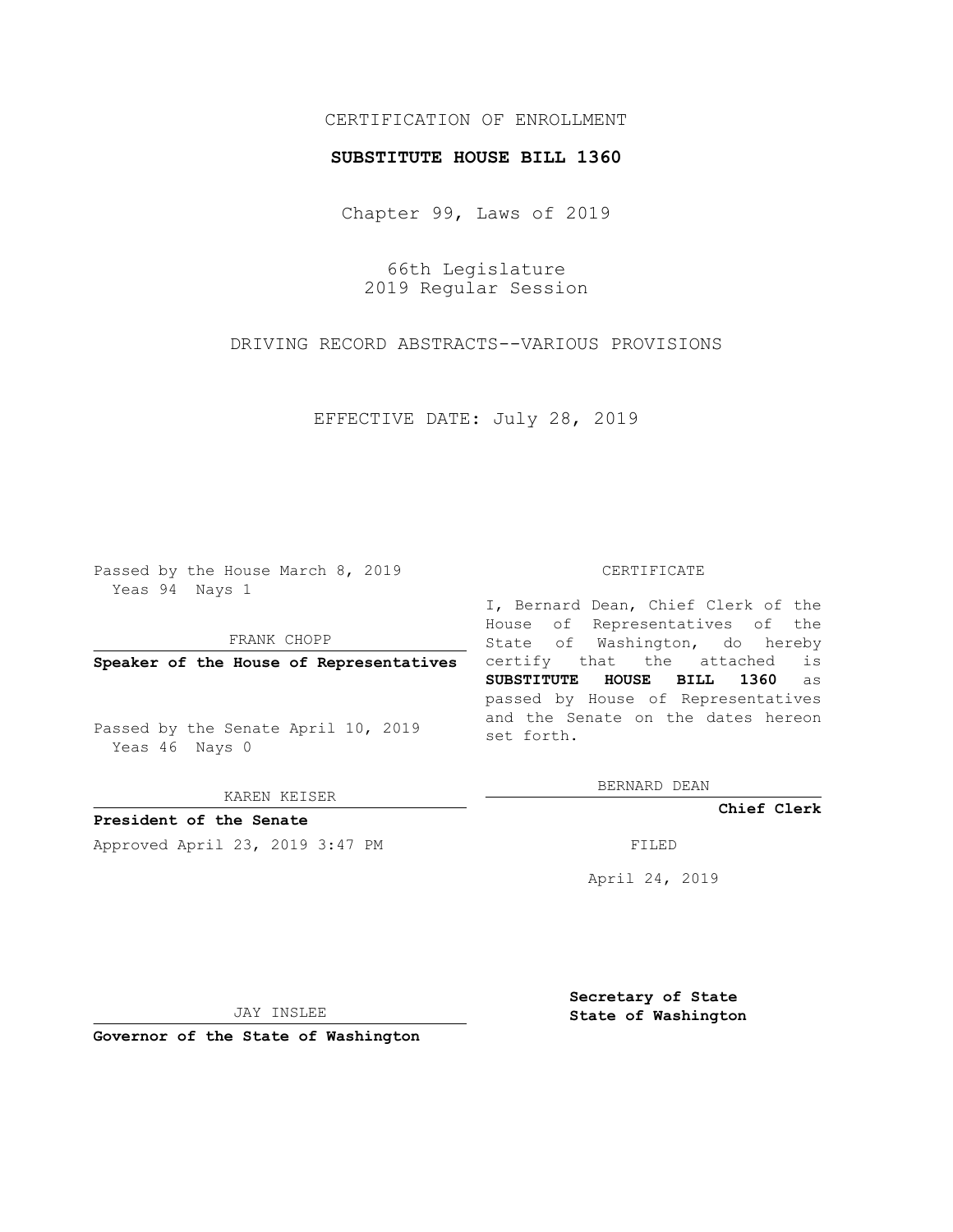## **SUBSTITUTE HOUSE BILL 1360**

Passed Legislature - 2019 Regular Session

**State of Washington 66th Legislature 2019 Regular Session By** House Transportation (originally sponsored by Representatives Irwin and Fey)

READ FIRST TIME 02/22/19.

1 AN ACT Relating to abstracts of driving records; and amending RCW 46.52.130.2

3 BE IT ENACTED BY THE LEGISLATURE OF THE STATE OF WASHINGTON:

4 **Sec. 1.** RCW 46.52.130 and 2017 c 43 s 2 are each amended to read 5 as follows:

6 Upon a proper request, the department may furnish an abstract of 7 a person's driving record as permitted under this section. For the 8 purposes of this section, an "agent" means a representative of an 9 authorized recipient that has contracted with the recipient to 10 request driving records on its behalf and insurance pools established 11 under RCW 48.62.031 of which the authorized recipient is a member.

12 (1) **Contents of abstract of driving record.** An abstract of a 13 person's driving record, whenever possible, must include:

14 (a) An enumeration of motor vehicle accidents in which the person 15 was driving, including:

16 (i) The total number of vehicles involved;

17 (ii) Whether the vehicles were legally parked or moving;

18 (iii) Whether the vehicles were occupied at the time of the 19 accident; and

20 (iv) Whether the accident resulted in a fatality;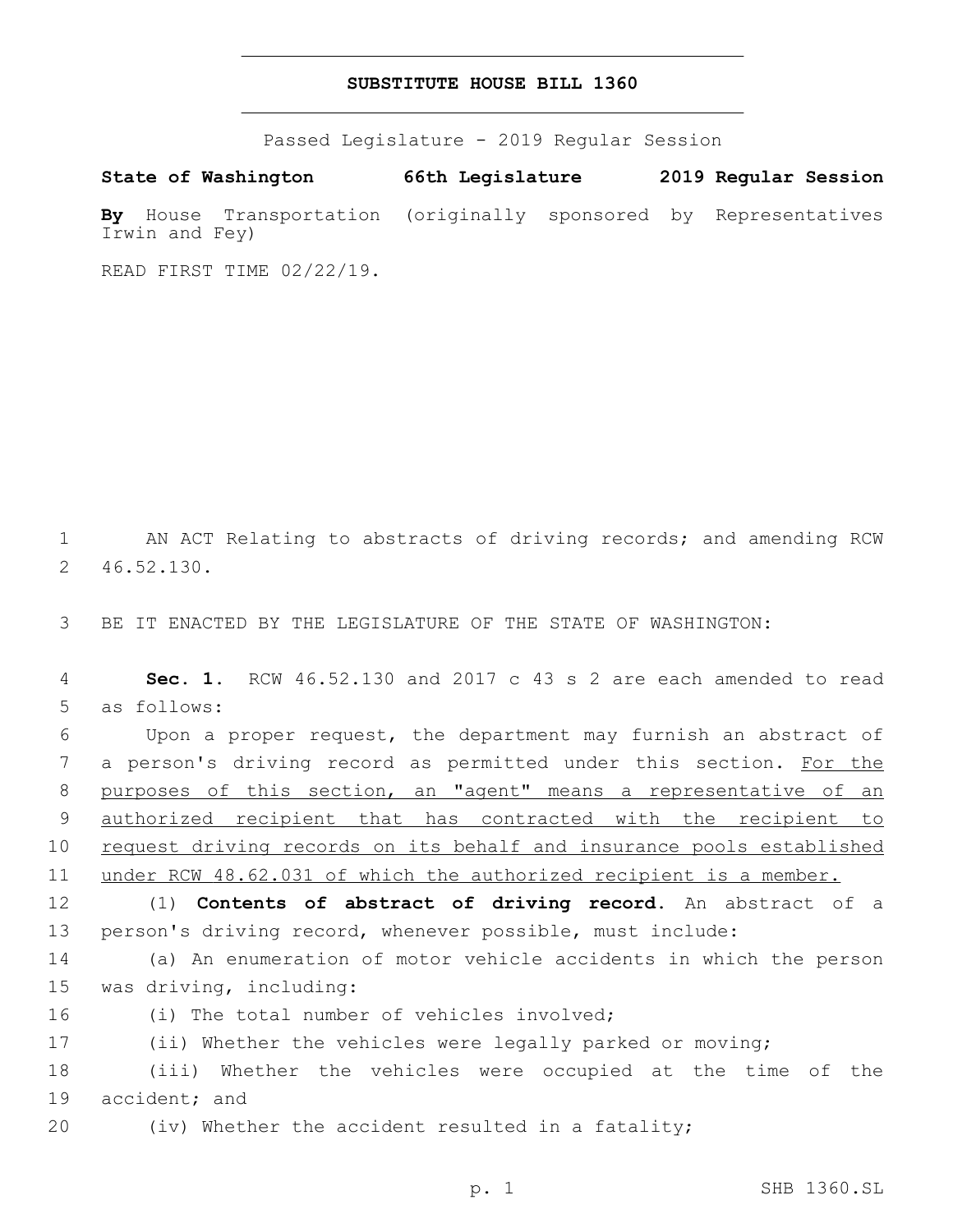(b) Any reported convictions, forfeitures of bail, or findings that an infraction was committed based upon a violation of any motor 3 vehicle law;

 (c) The status of the person's driving privilege in this state; 5 and

 (d) Any reports of failure to appear in response to a traffic citation or failure to respond to a notice of infraction served upon 8 the named individual by an arresting officer.

 (2) **Release of abstract of driving record.** Unless otherwise 10 required in this section, the release of an abstract does not require 11 a signed statement by the subject of the abstract. An abstract of a person's driving record may be furnished to the following persons or 13 entities:

 (a) **Named individuals.** (i) An abstract of the full driving record maintained by the department may be furnished to the individual named 16 in the abstract.

 (ii) Nothing in this section prevents a court from providing a copy of the driver's abstract to the individual named in the abstract or that named individual's attorney, provided that the named individual has a pending or open infraction or criminal case in that court. A pending case includes criminal cases that have not reached a disposition by plea, stipulation, trial, or amended charge. An open infraction or criminal case includes cases on probation, payment agreement or subject to, or in collections. Courts may charge a reasonable fee for the production and copying of the abstract for the 26 individual.

 (b) **Employers or prospective employers.** (i)(A) An abstract of the full driving record maintained by the department may be furnished to an employer or prospective employer or an agent acting on behalf of an employer or prospective employer of the named individual for purposes related to driving by the individual as a condition of employment or otherwise at the direction of the employer.

 (B) Release of an abstract of the driving record of an employee or prospective employee requires a statement signed by: (I) The employee or prospective employee that authorizes the release of the record; and (II) the employer attesting that the information is necessary for employment purposes related to driving by the individual as a condition of employment or otherwise at the direction of the employer. If the employer or prospective employer authorizes an agent to obtain this information on their behalf, this must be

p. 2 SHB 1360.SL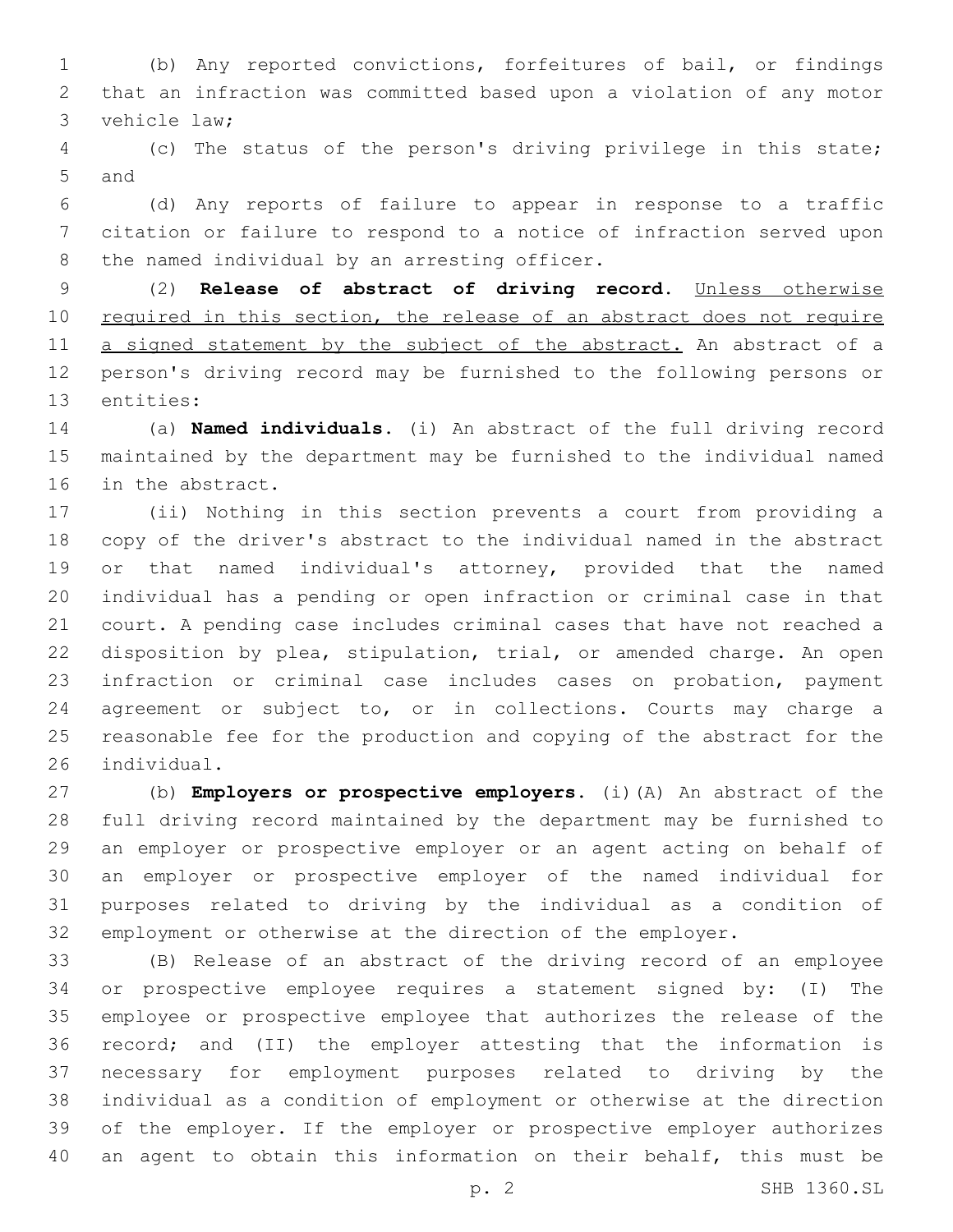noted in the statement. The statement must also note that any information contained in the abstract related to an adjudication that is subject to a court order sealing the juvenile record of an employee or prospective employee may not be used by the employer or prospective employer, or an agent authorized to obtain this information on their behalf, unless required by federal regulation or law. The employer or prospective employer must afford the employee or prospective employee an opportunity to demonstrate that an adjudication contained in the abstract is subject to a court order 10 sealing the juvenile record.

 (C) Upon request of the person named in the abstract provided under this subsection, and upon that same person furnishing copies of court records ruling that the person was not at fault in a motor vehicle accident, the department must indicate on any abstract provided under this subsection that the person was not at fault in 16 the motor vehicle accident.

 (D) No employer or prospective employer, nor any agent of an employer or prospective employer, may use information contained in the abstract related to an adjudication that is subject to a court order sealing the juvenile record of an employee or prospective employee for any purpose unless required by federal regulation or law. The employee or prospective employee must furnish a copy of the court order sealing the juvenile record to the employer or prospective employer, or the agent of the employer or prospective employer, as may be required to ensure the application of this 26 subsection.

 (ii) In addition to the methods described in (b)(i) of this subsection, the director may enter into a contractual agreement with an employer or its agent for the purpose of reviewing the driving records of existing employees for changes to the record during specified periods of time. The department shall establish a fee for this service, which must be deposited in the highway safety fund. The fee for this service must be set at a level that will not result in a net revenue loss to the state. Any information provided under this subsection must be treated in the same manner and is subject to the 36 same restrictions as driving record abstracts.

 (c) **Volunteer organizations.** (i) An abstract of the full driving record maintained by the department may be furnished to a volunteer organization or an agent for a volunteer organization for which the named individual has submitted an application for a position that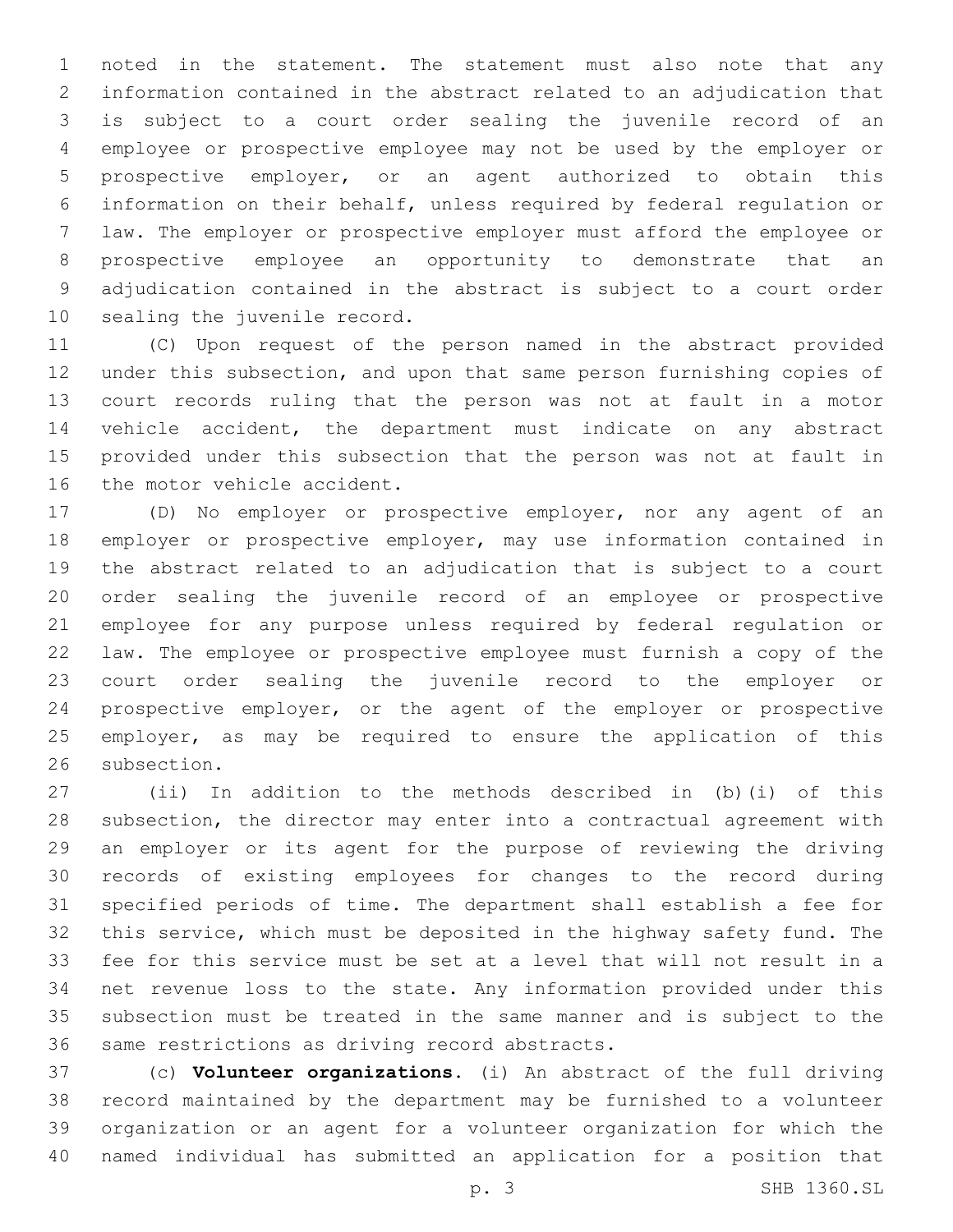would require driving by the individual at the direction of the 2 volunteer organization.

 (ii) Release of an abstract of the driving record of a prospective volunteer requires a statement signed by: (A) The prospective volunteer that authorizes the release of the record; and (B) the volunteer organization attesting that the information is necessary for purposes related to driving by the individual at the direction of the volunteer organization. If the volunteer organization authorizes an agent to obtain this information on their 10 behalf, this must be noted in the statement.

 (d) **Transit authorities.** An abstract of the full driving record maintained by the department may be furnished to an employee or agent 13 of a transit authority checking prospective or existing volunteer vanpool drivers for insurance and risk management needs.

 The director may enter into a contractual agreement with a transit authority or its agent for the purpose of reviewing the driving records of existing vanpool drivers for changes to the record during specified periods of time. The department shall establish a 19 fee for this service, which must be deposited in the highway safety 20 fund. The fee for this service must be set at a level that does not 21 result in a net revenue loss to the state. Any information provided under this subsection must be treated in the same manner and is 23 subject to the same restrictions as driving record abstracts.

 (e) **Insurance carriers.** (i) An abstract of the driving record maintained by the department covering the period of not more than the last three years may be furnished to an insurance company or its 27 agent:

 (A) That has motor vehicle or life insurance in effect covering 29 the named individual;

(B) To which the named individual has applied; or

 (C) That has insurance in effect covering the employer or a 32 prospective employer of the named individual.

(ii) The abstract provided to the insurance company must:

 (A) Not contain any information related to actions committed by law enforcement officers or firefighters, as both terms are defined in RCW 41.26.030, or by Washington state patrol officers, while driving official vehicles in the performance of their occupational duty, or by registered tow truck operators as defined in RCW 46.55.010 in the performance of their occupational duties while at the scene of a roadside impound or recovery so long as they are not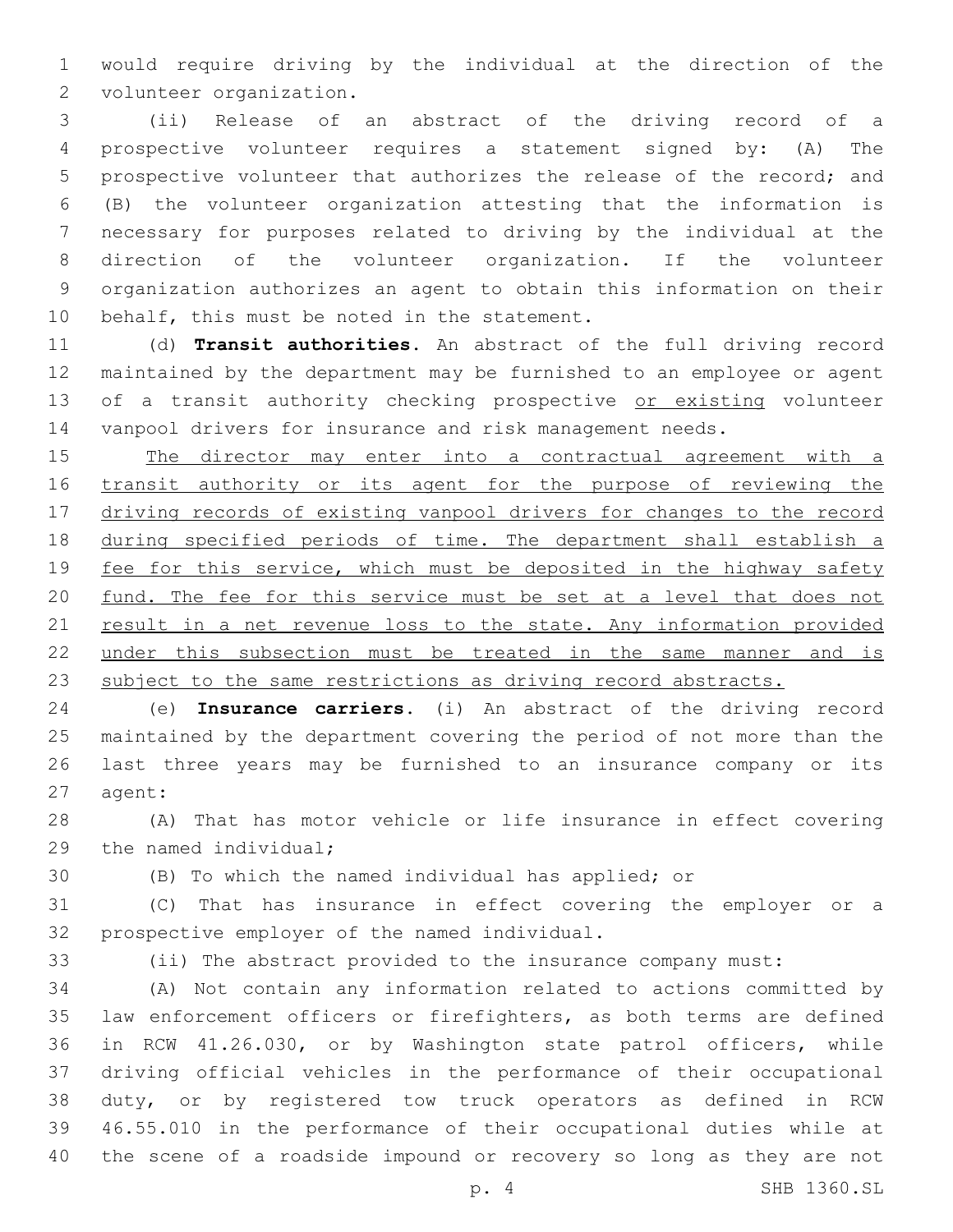issued a citation. This does not apply to any situation where the vehicle was used in the commission of a misdemeanor or felony;

 (B) Include convictions under RCW 46.61.5249 and 46.61.525, except that the abstract must report the convictions only as negligent driving without reference to whether they are for first or 6 second degree negligent driving; and

 (C) Exclude any deferred prosecution under RCW 10.05.060, except that if a person is removed from a deferred prosecution under RCW 10.05.090, the abstract must show the deferred prosecution as well as 10 the removal.

 (iii) Any policy of insurance may not be canceled, nonrenewed, denied, or have the rate increased on the basis of information regarding an accident included in the abstract of a driving record, unless the policyholder was determined to be at fault.

 (iv) Any insurance company or its agent, for underwriting purposes relating to the operation of commercial motor vehicles, may not use any information contained in the abstract relative to any person's operation of motor vehicles while not engaged in such employment. Any insurance company or its agent, for underwriting purposes relating to the operation of noncommercial motor vehicles, may not use any information contained in the abstract relative to any 22 person's operation of commercial motor vehicles.

 (v) The director may enter into a contractual agreement with an insurance company or its agent for the limited purpose of reviewing the driving records of existing policyholders for changes to the record during specified periods of time. The department shall establish a fee for this service, which must be deposited in the highway safety fund. The fee for this service must be set at a level that will not result in a net revenue loss to the state. Any information provided under this subsection must be treated in the same manner and is subject to the same restrictions as driving record 32 abstracts.

 (f) **Alcohol/drug assessment or treatment agencies.** An abstract of the driving record maintained by the department covering the period of not more than the last five years may be furnished to an alcohol/ drug assessment or treatment agency approved by the department of social and health services to which the named individual has applied or been assigned for evaluation or treatment, for purposes of assisting employees in making a determination as to what level of 40 treatment, if any, is appropriate, except that the abstract must: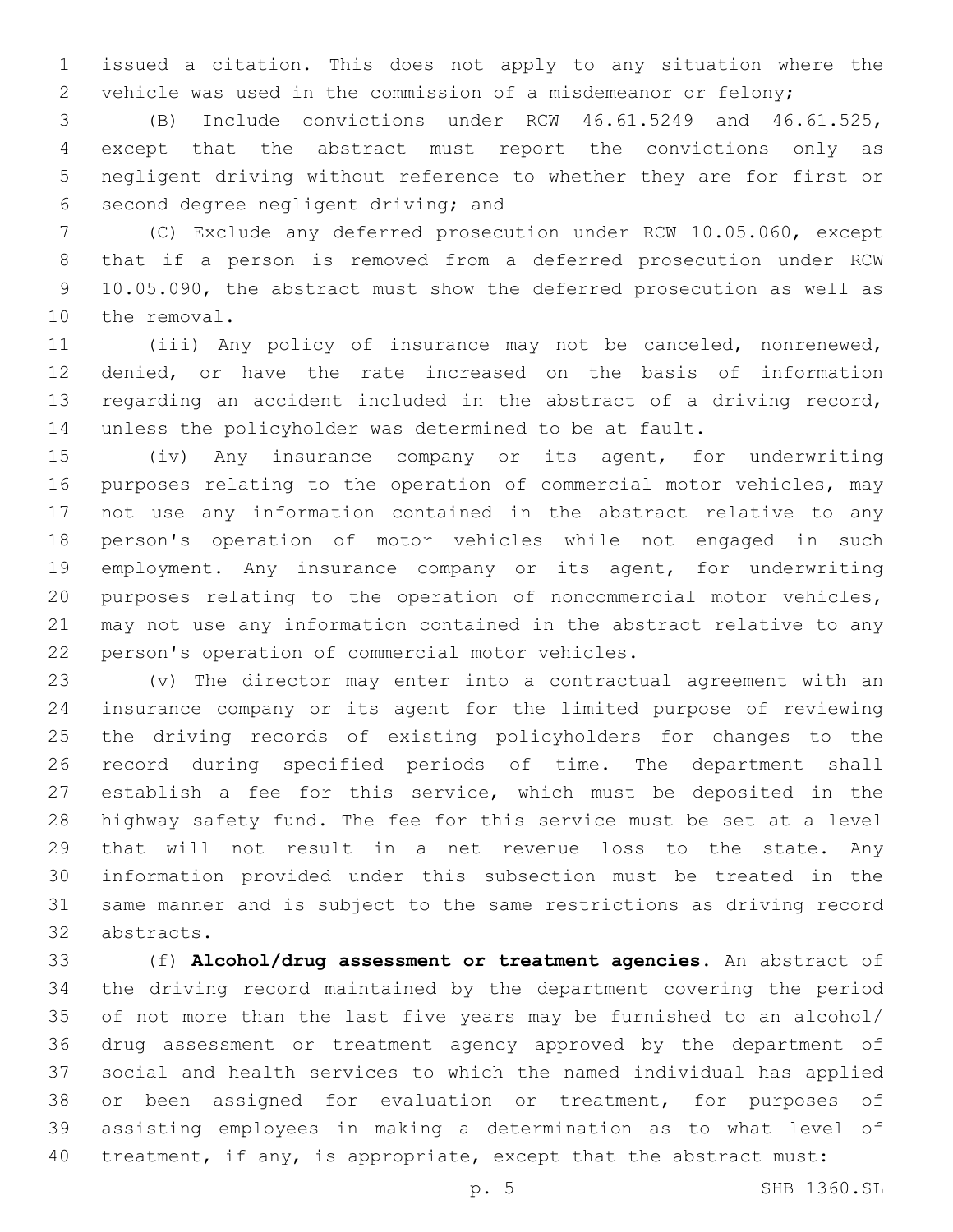(i) Also include records of alcohol-related offenses, as defined in RCW 46.01.260(2), covering a period of not more than the last ten 3 years; and

 (ii) Indicate whether an alcohol-related offense was originally charged as a violation of either RCW 46.61.502 or 46.61.504.

 (g) **Attorneys—City attorneys, county prosecuting attorneys, and named individual's attorney of record.** An abstract of the full driving record maintained by the department, including whether a recorded violation is an alcohol-related offense, as defined in RCW 46.01.260(2), that was originally charged as a violation of either RCW 46.61.502 or 46.61.504, may be furnished to city attorneys, county prosecuting attorneys, or the named individual's attorney of record. City attorneys, county prosecuting attorneys, or the named individual's attorney of record may provide the driving record to alcohol/drug assessment or treatment agencies approved by the department of social and health services to which the named individual has applied or been assigned for evaluation or treatment.

 (h) **State colleges, universities, or agencies, or units of local government.** An abstract of the full driving record maintained by the department may be furnished to (i) state colleges, universities, or agencies for employment and risk management purposes or (ii) units of local government authorized to self-insure under RCW 48.62.031, or 23 their agents, for employment and risk management purposes. The director may enter into a contractual agreement with a unit of local 25 government, or its agent, for the purpose of reviewing the driving records of existing employees for changes to the record during specified periods of time. The department shall establish a fee for this service, which must be deposited in the highway safety fund. The fee for this service must be set at a level that will not result in a net revenue loss to the state. Any information provided under this subsection must be treated in the same manner and is subject to the same restrictions as driving record abstracts. "Unit of local government" includes an insurance pool established under RCW 48.62.031.

 (i) **Superintendent of public instruction.** An abstract of the full driving record maintained by the department may be furnished to the superintendent of public instruction for review of public school bus driver records. The superintendent or superintendent's designee may discuss information on the driving record with an authorized